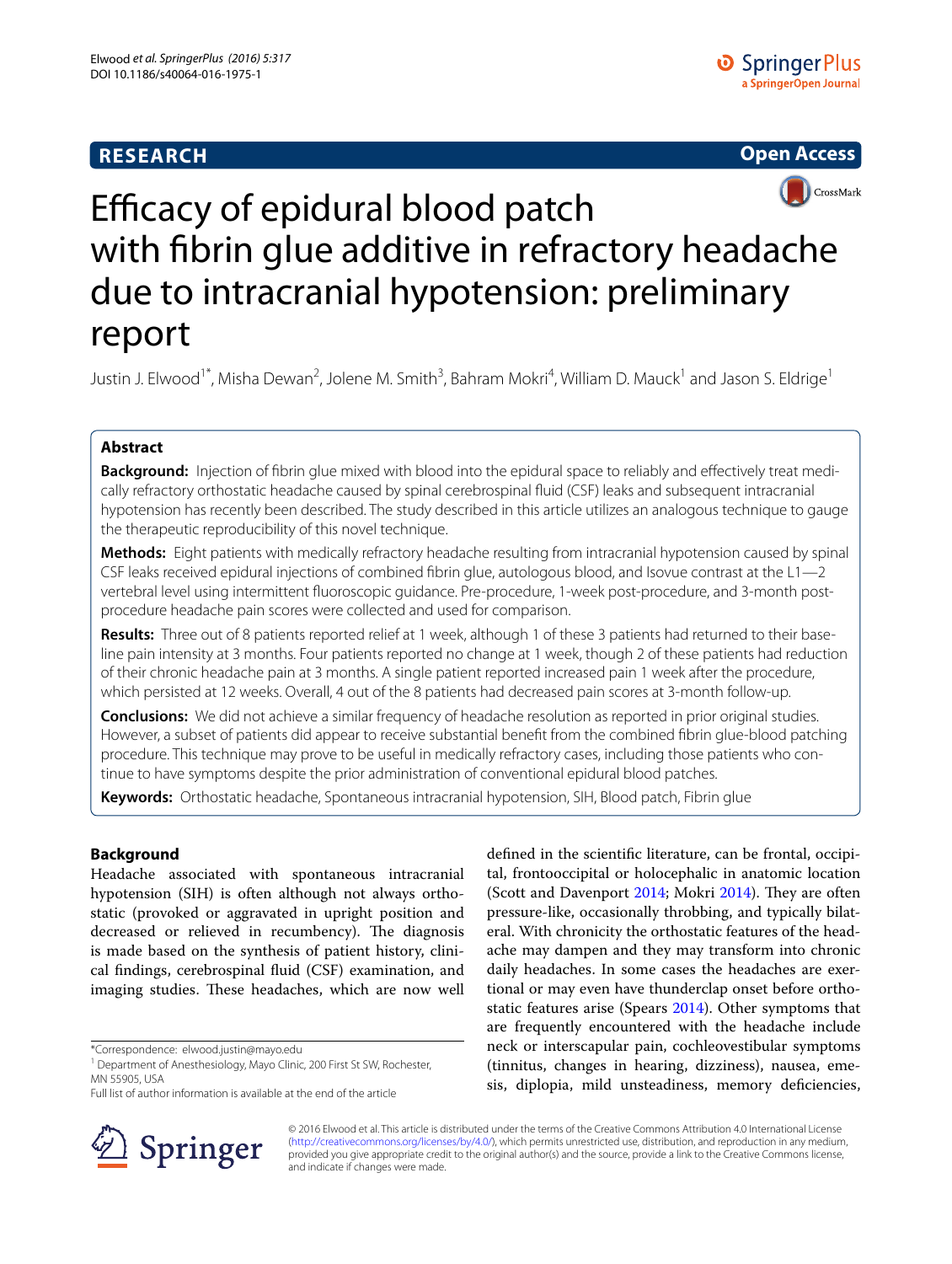personality changes and a variety of less common manifestations; giving rise to a broad spectrum of clinical presentation that can be quite different from classic post dural puncture headaches (Scott and Davenport [2014](#page-4-0); Mokri [2014;](#page-4-1) Spears [2014\)](#page-4-2). CSF opening pressure is often low or borderline but may also be normal. Head magnetic resonance imaging (MRI) typically shows diffuse pachymeningeal gadolinium enhancement without leptomeningeal enhancement (Mokri [2014;](#page-4-1) Mitsikostas et al. [2015](#page-4-3)). Additionally, imaging often reveals evidence of sinking of the brain (descent of cerebellar tonsils and brainstem, crowding of the posterior fossa), subdural fluid collections and pituitary engorgement with enlargement. It is now recognized that nearly all cases of SIH result from spontaneous CSF leaks, which occur at the level of the spine (Inamasu and Guiot [2006](#page-4-4)). Spontaneous CSF leak at the level of skull base does occur but only rarely. Evidence of spinal CSF leak may be shown by spine MRI, computed tomography myelography (CTM), or both. In select cases with slow CSF leaks, gadolinium myelography may be helpful (GdM; spine MRI after intrathecal injection of gadolinium). Radioisotope cisternography may also show the site of CSF leakage, but is considered to be less sensitive than CTM. The precise etiology of spontaneous (non-traumatic) CSF leaks is often unclear, but it is now increasingly recognized that some of these patients show evidence of disorder of connective tissue matrix leading to dural weakness that can predispose to spontaneous leaks (Mokri [2014](#page-4-1); Schrijver et al. [2002\)](#page-4-5).

Epidural blood patch (EBP) has emerged as the treatment of the choice for patients who fail initial conservative management. The mechanism of action for blood patching is twofold, with both immediate and delayed effects. The immediate effect results from tamponade of the dural sac (by injected epidural blood), leading to translocation of axial CSF to the intracranial compartment and subsequent increased CSF pressure. Delayed effects are attributed to actual sealing of the leakage site, which allows the intrathecal space to be reconstituted with normal volume as CSF is naturally regenerated and recirculated. Previous studies have pointed to success rates ranging from 36 to 85 % after a single epidural blood patch for SIH headaches (Sencakova et al. [2001](#page-4-6); Gaukroger and Brownridge [1987](#page-4-7); Berroir et al. [2004](#page-4-8)). Those who do not respond to epidural blood patch are typically considered to have refractory headaches, although the exact definition of refractory headache has not yet been agreed upon by the medical community (Lampl et al. [2014\)](#page-4-9). Fibrin glue has also been used as an alternative to blood, particularly in cases where the use of autologous blood has not been feasible, when a smaller volume of epidural injection is preferred, or when the leak has persisted despite trials of multiple EBPs. Several studies and reports have confirmed efficacy of epidural fibrin glue injection, without the addition of additional blood (Schievink [2008;](#page-4-10) Patel et al. [1996\)](#page-4-11).

Two studies (Franzini et al. [2010,](#page-4-12) [2013](#page-4-13)) have proposed epidural injections of fibrin glue mixed with blood as an effective method to reliably treat medically refractory orthostatic headaches caused by intracranial hypotension. In a study published in 2010 (Franzini et al. [2010](#page-4-12)) involving 28 patients, at 3 months follow-up 70 % were headache free and 22 % complained of only sporadic headaches. In a study published in 2013 (Franzini et al. [2013](#page-4-13)), there were 80 patients with 3 months follow-up. After a single procedure, 87 % reported complete resolution of their symptoms. The non-responders then received a second epidural patch, and a total of 90 % of patients reported complete resolution of symptoms at 3 months. The aim of our study was to assess the overall efficacy of EBP plus fibrin glue additive and attempt to reproduce the results of these prior studies.

### **Methods**

Following IRB approval from our institution, we enrolled 8 patients—5 females and 3 males—with refractory headaches related to SIH or dural puncture and treated them with epidural injections of blood with fibrin glue at the L1 spine level. Refractory headaches were defined as those with symptoms that had failed to resolve with at least one prior epidural blood patch performed using traditional technique with fluoroscopic guidance. Each patient also had neurologic evaluation by a neurologist prior to the epidural injection with confirmation of the diagnosis of refractory headache caused by intracranial hypotension. Using the numeric rating scale (NRS), pre-procedure and 1 week post-procedure headache pain scores were collected and available to review via electronic medical records. The patients were contacted via telephone at 3-month post-procedure and headache pain scores were recorded at that time. Patients were also questioned about duration of pain relief and functional improvement after receiving the fibrin glue blood patch. To further assess patient satisfaction, they were also asked if they would recommend this procedure to others or if they would be willing to undergo a repeat procedure. Mean and median NRS score were graphed to compare changes (see Fig. [1](#page-2-0)).

The fibrin glue sealant, Baxter Tisseel©, was used due to its similarity to the fibrin product used in 2 previous publications (Franzini et al. [2010,](#page-4-12) [2013\)](#page-4-13). Our protocol also required fluoroscopically accessing the L1—2 epidural space with an 18 gauge Tuohy needle (using a midline, interlaminar approach). Needle placement was then confirmed with Isovue contrast administration, in both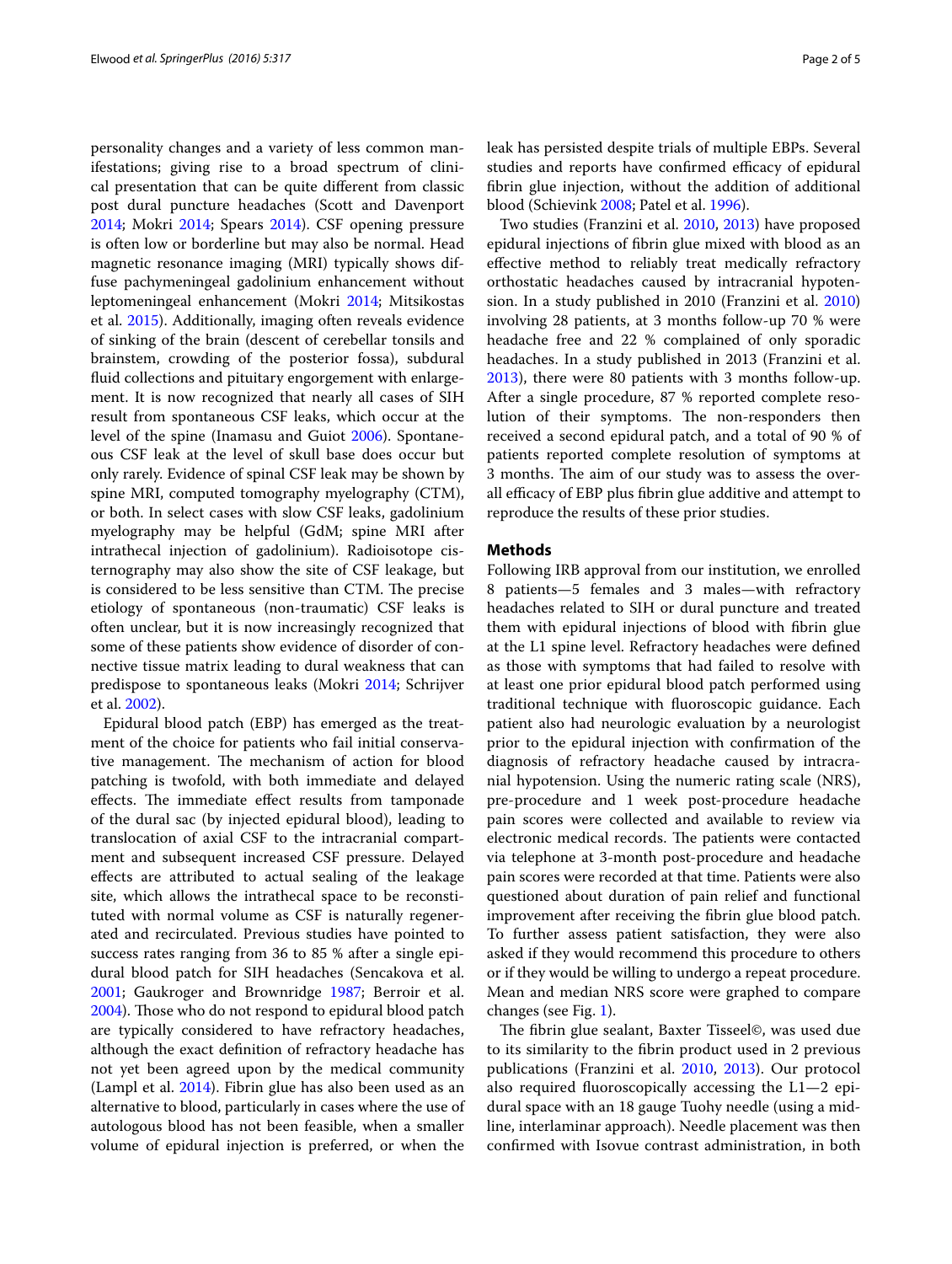

<span id="page-2-0"></span>the lateral and anterior-posterior fluoroscopic views. Next, 10 ml of autologous blood was sterilely withdrawn from the patient and briefly set aside after mixing the obtained blood with 3 ml of additional Isovue contrast. The Tisseel© syringe was attached to extension tubing connected to the Tuohy epidural needle hub, and fibrin glue was then injected rapidly into the posterior epidural space until a pressure paresthesia of at least 2–3 out of 10 intensity or greater was experienced by the patient. Note that pressure paresthesia was defined as significant pressure sensations felt by the patient in the head, back, buttock or legs (whether unilateral or bilateral). Up to 10 ml of fibrin glue injectate was available to inject (the full capacity of the Tisseel© syringe), although the actual fibrin glue volume utilized was dependent upon the onset and intensity of patient paresthesia response alone (i.e., fibrin glue was injected until the patient experienced this paresthesia response). Thereafter, the previously prepared blood-Isovue mixture was injected immediately afterward through a new connection tube. Only enough blood mixture was injected to clear the epidural needle from fibrin glue (less than 1 cc), while immediately ceasing further injection until the patient's pressure paresthesia had fully resolved to its pre-procedural baseline. Once the patient's paresthesia had fully resolved, additional blood-Isovue admixture was injected until the patient again experienced a pressure paresthesia of at least 2–3 out of 10 intensity. The epidural needle was then gently flushed with saline or 1 % lidocaine as it was withdrawn from the epidural space and fully removed from the skin. Patients were asked to remain supine in our recovery area for about 30 min post-procedurally to allow further stabilization of the injectate in the epidural space.

## **Results**

Each of our 8 patients reported pain scores using the NRS system at three time points (Table [1](#page-3-0)). Three patients reported relief at 1 week, however only 1 patient in that group experienced greater than 50 % relief. Four patients reported no change at 1 week, though 2 of these patients had reduction of their chronic headache pain when further assessed at 3 months. A single patient reported a 3 point increase in pain after the procedure, which persisted at the 12-week follow-up. Of the patients who had immediate post-procedure relief (3), only 1 patient had worsening of pain back that returned to baseline intensity at 3 months (others maintained benefit or had further pain attenuation at 3 months). Also at 3 months, 50 % of the patients who did not find immediate relief continued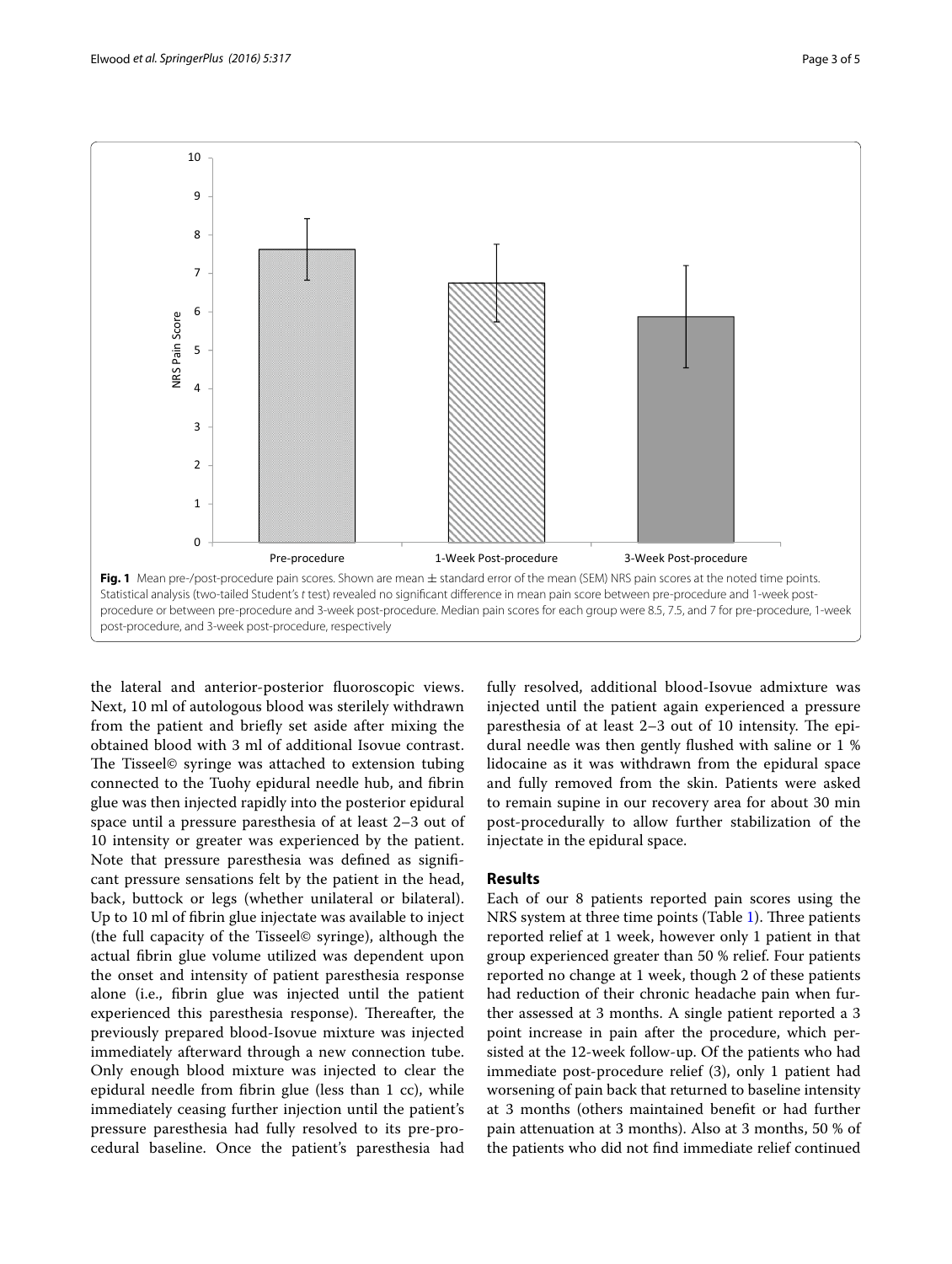| Case<br>number | Sex | <b>Diagnosis</b>                                  | Number of fibrin<br>glue-blood patch<br>procedures | Pre-procedure<br>pain score <sup>a</sup> | 1-Week post-proce-<br>dure pain score <sup>a</sup> | 3-Month<br>post-procedure<br>pain score <sup>a</sup> |
|----------------|-----|---------------------------------------------------|----------------------------------------------------|------------------------------------------|----------------------------------------------------|------------------------------------------------------|
|                | F   | Orthostatic, exertional,<br>and valsalva headache | 2                                                  | 6                                        | 9                                                  | 9                                                    |
| $\overline{2}$ | F   | Intracranial hypotension<br>headache              |                                                    | 10                                       | 10                                                 | 10                                                   |
| 3              | F   | Intracranial hypotension<br>headache              |                                                    | 9                                        | 6                                                  | 6                                                    |
| $\overline{4}$ | M   | Spontaneous CSF leak<br>with headache             | 2                                                  | 9                                        | 9                                                  | 9                                                    |
| 5              | M   | Intracranial hypotension<br>headache              |                                                    | 8                                        | 3                                                  | 8                                                    |
| 6              | F   | Intracranial hypotension<br>headache              |                                                    | 9                                        | 9                                                  | 3                                                    |
| $\overline{7}$ | M   | Intracranial hypotension<br>headache              |                                                    | 7                                        | 5                                                  | 2                                                    |
| 8              | F   | Intracranial hypotension<br>headache              |                                                    | 3                                        | 3                                                  |                                                      |

<span id="page-3-0"></span>**Table 1 Patient information, history, and pre-/post-procedure pain scores**

*CSF* cerebrospinal fluid, *F* female, *M* male

<sup>a</sup> Pain scores are on a scale from 1 to 10

to experience the same level of discomfort while the other 50 % reported a significant reduction or even resolution of their symptoms. Two patients underwent a second fibrin glue blood patch procedure.

In summary, overall there was a slight trend downwards in mean and median pain scores 1 week post-procedure as compared to pre-procedural baseline (Fig. [1](#page-2-0)). At 3 months post-procedure, 4 out of 8 patients had decreased pain scores.

# **Discussion**

The purpose of our study was to evaluate the efficacy of epidural injection of combined fibrin glue and blood to treat medically refractory low CSF pressure, low volume headaches. In contrast to the previous original reports (Franzini et al. [2010](#page-4-12), [2013](#page-4-13)) we encountered several challenges with the procedure itself and also did not achieve similar results, at least in terms of frequency of headache resolution.

It has been theorized by one group that negative pressure in the epidural space occurs with standing, resulting in aspiration of CSF into the epidural veins and back to the vena cava system which facilitates a physiologic state of prolonged intracranial hypotension (Franzini et al. [2010](#page-4-12), [2013](#page-4-13)). Similarly unsubstantiated, it has been further theorized by the same group that combining fibrin glue with autologous blood may allow for a reversal in this flow gradient. In a 2010 study published by Franzini et al. involving 28 patients, 70.4 % (19/27) success rate at 3 months, 81.8 % (18/22) success rate at 1 year, and 83.8 % (10/11) success rate at 3 years were reported (Franzini et al. [2010\)](#page-4-12). A study published in 2013 by Franzini et al. found complete symptom resolution in 87 % of an 80 patient cohort at 3 months after a single injection (Franzini et al. [2013\)](#page-4-13). Those who had not responded received a second epidural injection and collectively a success rate of 90 % was reportedly encountered.

The patients in our study did not achieve nearly the same level of success, although a subset of the patients did appear to receive substantial benefit from the combined fibrin glue-blood patching procedure. While no patients had complete resolution of their headache 1 week after the injection, 3 of the 8 patients (37.5 %) did report some pain relief at 7 days. At 3-month follow-up, only 1 patient (12.5 %) had complete resolution of her headache, while an additional 3 (37.5 %) had prolonged partial resolution of their symptoms. Unfortunately, 1 patient (12.5 %) had prolonged increased pain after the procedure that persisted at 3-month follow-up. While our results were not as encouraging as those of prior reports, they do indicate that the combined blood and fibrin glue patch may prove beneficial in a subset of medically refractory patients who have failed conservative treatments and conventional EBPs.

The small sample size is a limitation of our study. A study involving a larger number of patients is underway. Of significant note, we were not able to reproduce the exact procedural protocol of prior original studies (Franzini et al. [2010](#page-4-12)) in which 5 mL autologous blood, 5 mL fibrin glue and 3 mL Isovue were described as